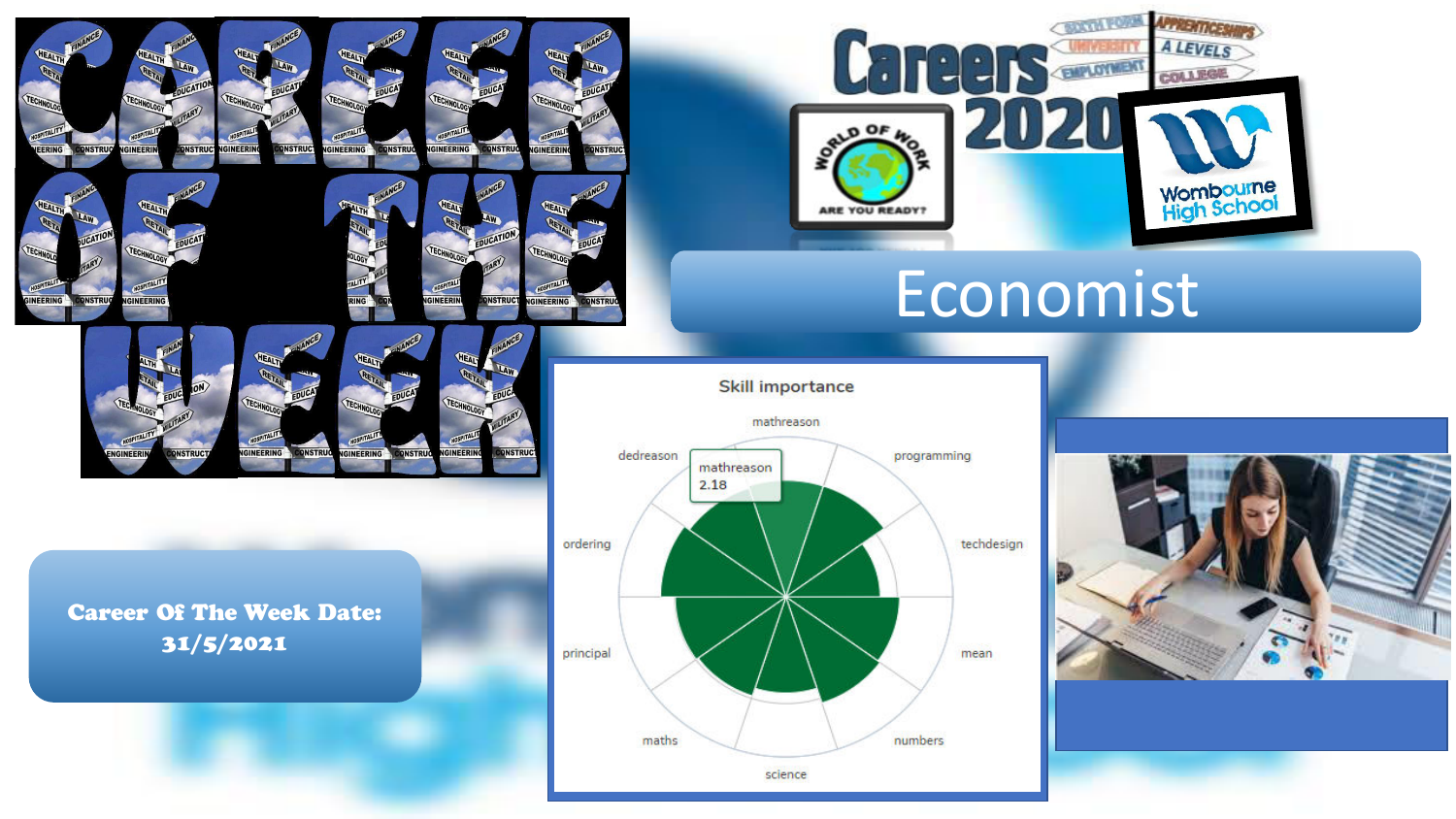

## **Economist**



### £28,600 average salary

The UK average salary is £28,758

Insert average salary, weekly hours and  $\tilde{G}$ average weekly hours

There are 37.5 hours in the average working week

30% male 70% female

The UK workforce is 47% female and 53% male

#### **Description?**

Job holders in this unit group undertake a variety of administrative and clerical duties in national government departments, and in local offices of national government departments.

#### **Qualifications**

Entry is possible to junior grades within this group with GCSEs/S grades, and/or relevant practical experience; higher grades require A levels/H grades or equivalent, although many entrants are graduates. NVQs/SVQs, apprenticeships and professional qualifications are available for certain areas of work.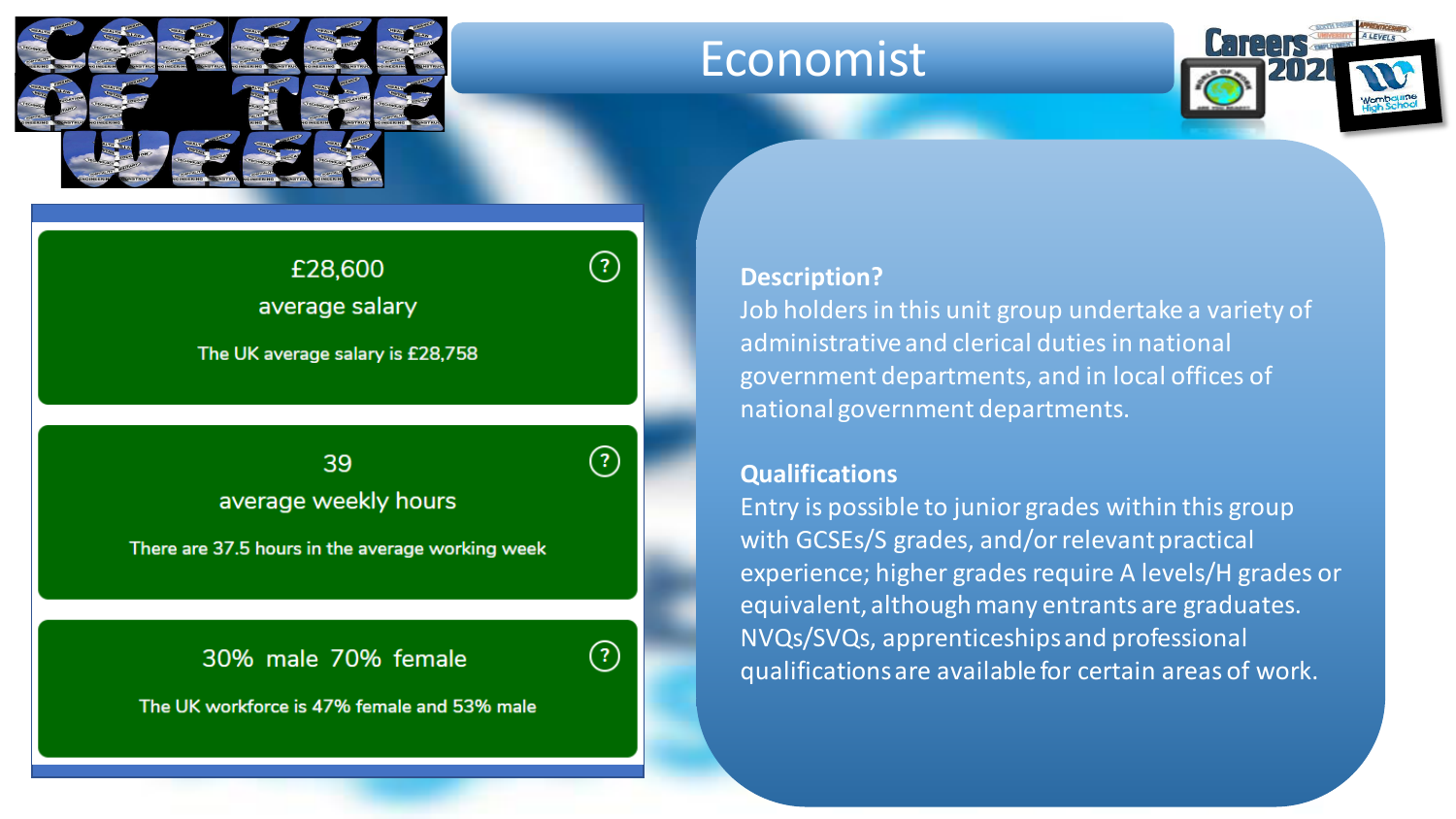

### Economist





#### **Tasks**

Assists senior government officers with policy work, external liaison or general administrative work;

Undertakes administrative duties specific to the operation of HM Revenue and Customs offices, Job Centres, Benefits Agency offices and other local offices of national government; Maintains and updates correspondence, documents, data and other records for storage in files or on computer; Classifies, sorts and files publications, correspondence etc. in offices and libraries; Responds to telephone enquiries and other forms of correspondence; Performs miscellaneous clerical tasks such as proof reading printed material, drafting letters, taking minutes etc.